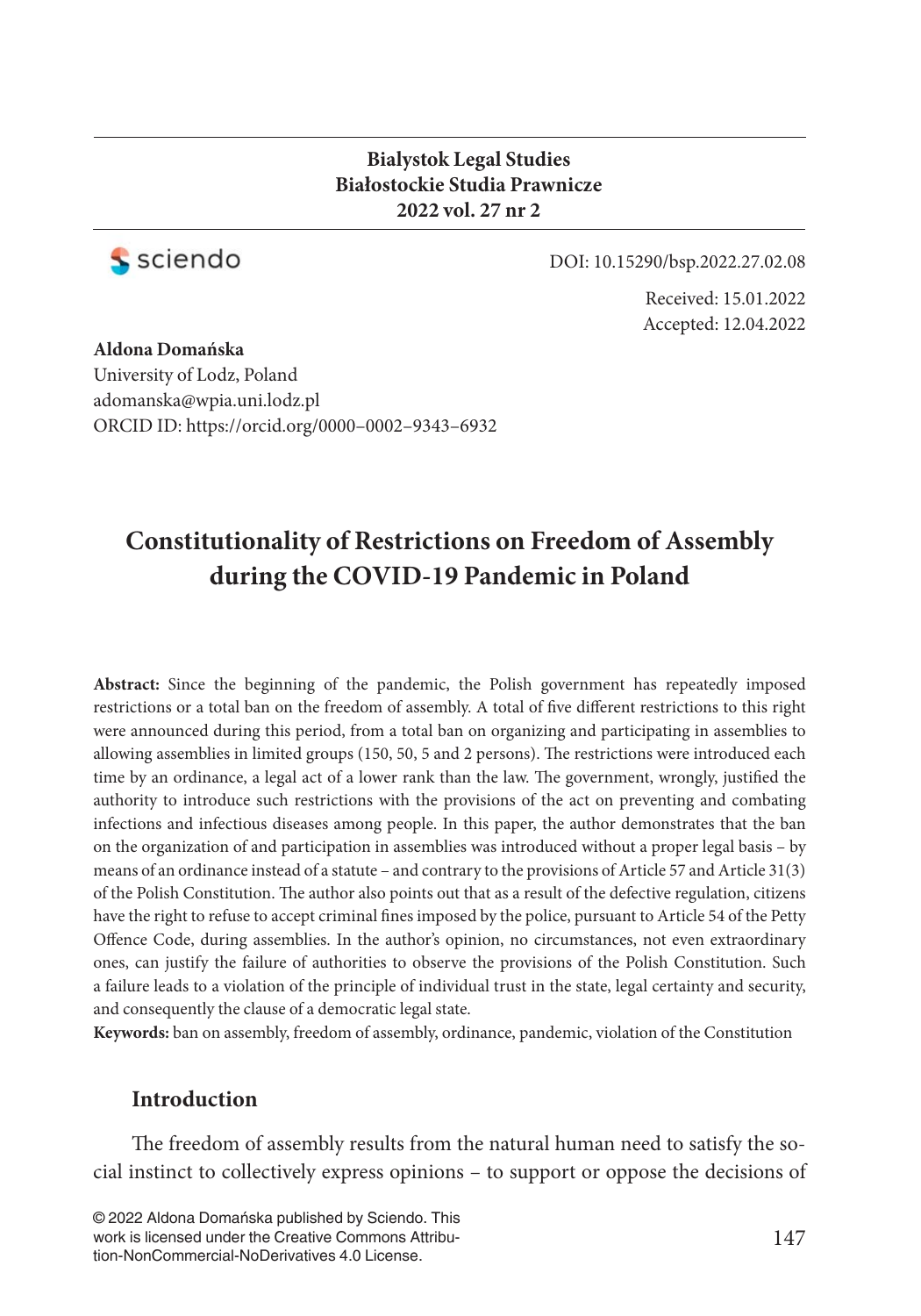#### Aldona Domańska

authorities.<sup>1</sup> Despite the distant history of the formation of this freedom, the first act which established it was the Pennsylvania Constitution of 1776.<sup>2</sup> On the European continent it was first guaranteed in the French Constitution of 3 September 1791, the first title of which regulated the freedom of citizens to assemble peacefully and without arms, respecting the laws of order<sup>3</sup>. Representatives of doctrine indicate that this regulation includes all the essential elements of the freedom of assembly $^4$ .

Today in a pluralistic and democratic state, the freedom of assembly plays a very important social function. Above all, the participants of an assembly have the opportunity to express their opinions or to propose new solutions.<sup>5</sup> Thanks to this public discussion, the freedom of assembly performs a communicative function. After all, state policy is influenced through the presentation of opinions, assessments, demands or expressions of dissatisfaction.<sup>6</sup>

Freedom of assembly is guaranteed *expressis verbis* in Article 57 of the Polish Constitution<sup>7</sup>, whereas detailed regulations can be found in the Law on Assemblies.<sup>8</sup> It is also guaranteed by the European Convention for the Protection of Human Rights and Fundamental Freedoms.<sup>9</sup> In the opinion of the Constitutional Tribunal. Freedom of assembly is a condition and necessary component of democracy, as well as a prerequisite for the exercise of other freedoms and human rights related to the sphere of public life (…). Assemblies are an essential part of democratic public opinion, providing an opportunity to influence the political process, enabling criticism and protest"10 However, this does not mean that the freedom of assembly is absolute. It may be subject to restrictions, but only in accordance with the relevant provisions of the

<sup>1</sup> A. Ławniczak, Wolność zgromadzeń, (in:) M. Jabłoński (ed.) Realizacja i ochrona konstytucyjnych wolności praw jednostki w polskim porządku prawnym, Wrocław 2014, p. 298.

<sup>2</sup> B.P. Poore (ed.), The Federal and States Constitutions, Colonial Charters, and Other Organic Laws of the United States, Washington 1877, vol. 2, pp. 1544–1555; W. P. Adams, The First American Constitutions, Chapel Hill 1980, pp. 179–180 and 262–266.

<sup>3</sup> French Constitution of 1791, https://www.sbc.org.pl/dlibra/publication/323839/edition/305978/ content (accessed 25.08.2021).

<sup>4</sup> M. Gołda-Sokolewicz, Zgromadzenia publiczne w polskim systemie prawnym i ich znaczenie dla kultury i sztuki, 'Środkowoeuropejskie Studia Polityczne' 2014, no. 2, p. 151.

<sup>5</sup> W. Sokolewicz, K. Wojtyczek, komentarz do art. 57 (in:) L. Garlicki, M. Zubik (eds.) Konstytucja Rzeczpospolitej Polskiej, Komentarz. Tom II, Warsaw 2016.

<sup>6</sup> See in more detail the arguments contained in the judgment of the Constitutional Tribunal of 10 July 2008 in case ref. P 15/08.

<sup>7</sup> Constitution of the Republic of Poland of 2 April 1997 passed by the National Assembly on 2 April 1997, approved by the Nation in a constitutional referendum on 25 May 1997, signed by the President of the Republic of Poland on 16 July 1997, Journal of Laws of 1997, no. 78, item 483.

<sup>8</sup> Act of 24 July 2015 – Law on Assemblies, Journal of Laws of 2019, item 631.

<sup>9</sup> Article 11 of the European Convention for the Protection of Human Rights and Fundamental Freedoms signed in Rome on 4 November 1950, Journal of Laws of 1993 no. 61, item 284.

<sup>10</sup> Judgment of the Constitutional Tribunal of 18 January 2006, ref. K 21/05, see also the judgment of the Constitutional Tribunal of 28 June 2000, ref. no. K 34/99.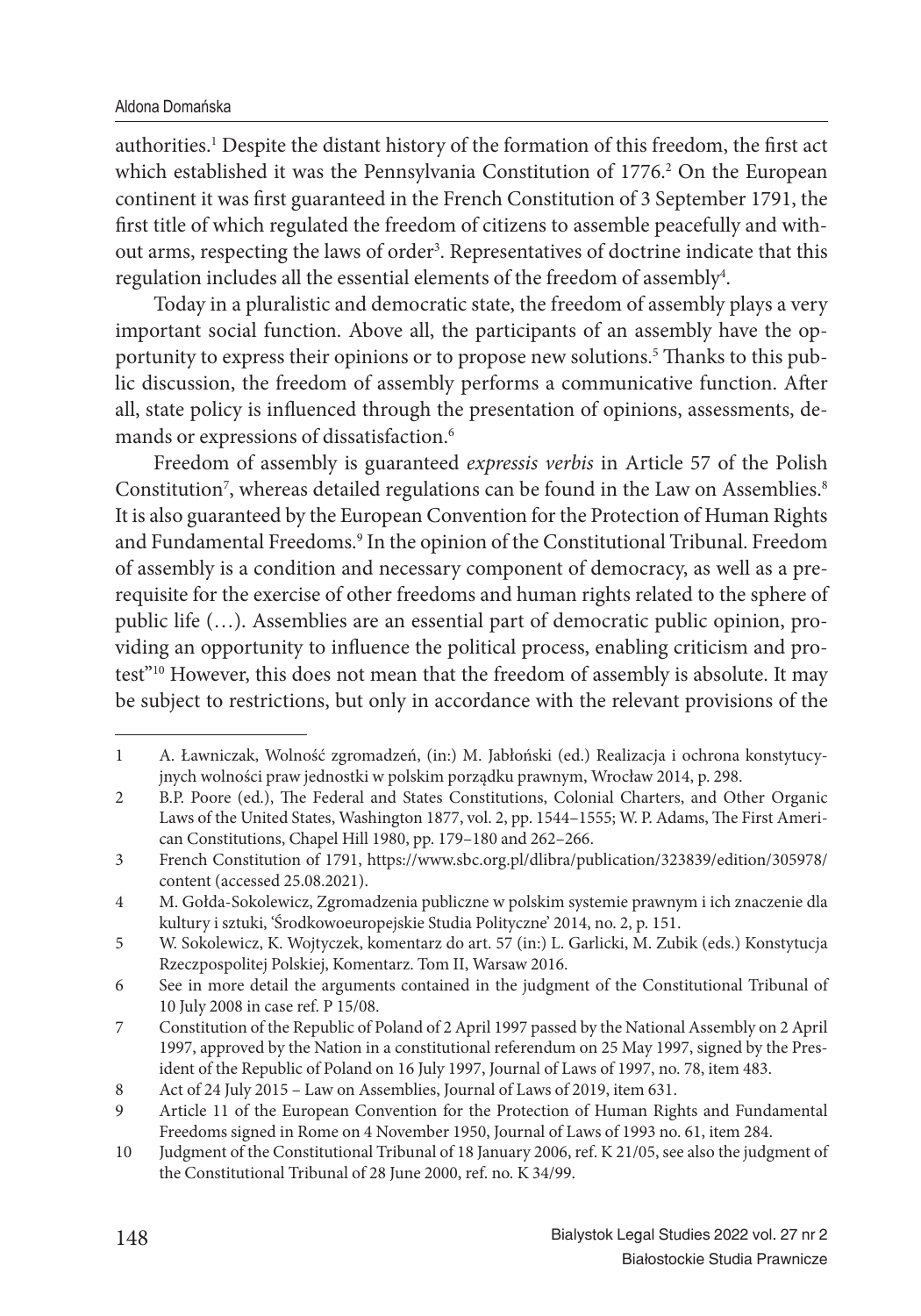1997 Constitution. The restrictions must be adequate, necessary and proportionate. The most severe restrictions can only be imposed in certain states of emergency.

Detailed regulations governing the exercise of this freedom can be found in the Law on Assemblies.<sup>11</sup> The legislator has allowed for three types of assemblies:

- 1) ordinary, requiring notification no later than six days before the planned date of the assembly (two days in the simplified procedure - if the assembly will not cause traffic obstruction),
- 2) cyclic assemblies, requiring the consent of the provincial governor, and
- 3) spontaneous assemblies, not requiring consent or notification, held in relation to a sudden event associated with the public sphere.

Moreover, the legislator indicated that an assembly may be dissolved if its course poses a threat to human life or health or property of significant size, as well as if it violates the provisions of the Law on Assemblies or criminal law. It is also possible to dissolve an assembly due to a serious threat to public safety or order or to traffic disruption on public roads in the case of spontaneous assemblies, or due to disturbances in the course of ordinary and cyclical assemblies.

The aim of this study is to analyse the acts implementing in the Polish legal system the prohibition or restriction of the freedom of assembly during a special state which does not have the nature of a constitutional state of emergency. In order to achieve this aim, two basic hypotheses were set. The first comes down to the statement that the permissible limits of freedom of assembly are indicated directly in the Constitution of the Republic of Poland and the pandemic does not constitute justifi cation for violating these limits. The second hypothesis assumes that the restrictions imposed in Poland in relation to the COVID-19 pandemic were unconstitutional. In order to verify the hypotheses, primarily the dogmatic method was used, which includes the exegesis of standards and the analysis of judicial decisions.

## **1. Permissible Limits for Restricting the Constitutional Freedom of Assembly**

The Polish Constitution of 1997 in Article 57 guarantees the freedom to organize peaceful assemblies and participate in them. The principles of organization, conduct and dissolution of assemblies are regulated in detail by the Law on Assemblies.<sup>12</sup> It follows from the provision of the basic law that in addition to previously announced assemblies, citizens also have the right to spontaneous assembly in response to sudden events in the public sphere. As it follows from the provision wording, the sub-

<sup>11</sup> Act of 24 July 2015 – Law on Assemblies, Journal of Laws of 2019, item 631.

<sup>12</sup> Act of 24 July 2015 – Law on Assemblies, Journal of Laws of 2019, item 631.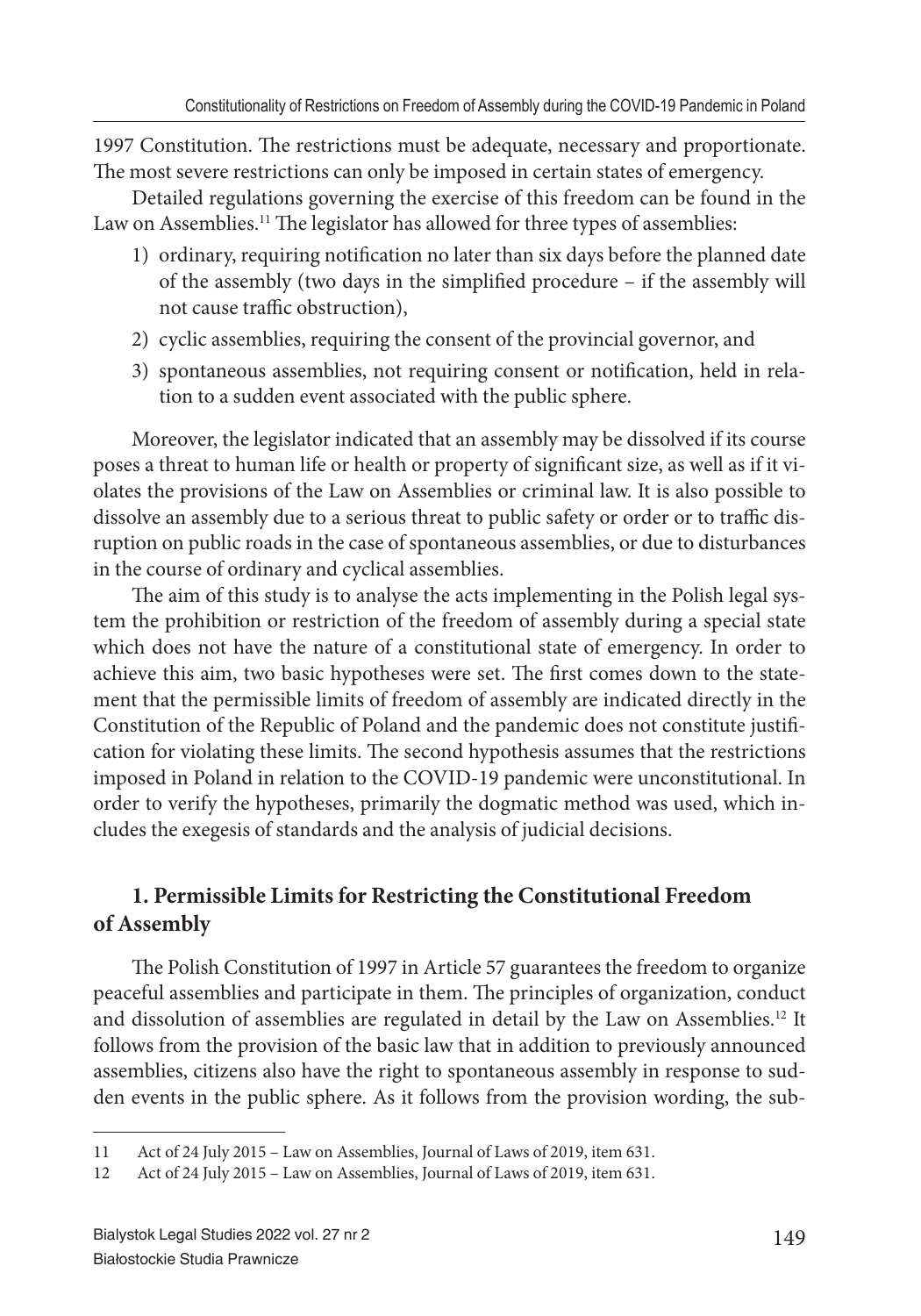jective scope of this freedom includes both Polish citizens as well as foreigners and stateless persons, and also legal persons $13$  and other organizational units.<sup>14</sup> The sine qua non condition for including an assembly in the protection of the Constitution of the Republic of Poland is its peaceful character, which should be assessed as a whole, and not on the basis of individual incidents.15 An assembly where participants incite the use of violence, insult and slander other persons or destroy private or public property does not meet the peaceful character.<sup>16</sup> It should be noted that it is the duty of the state to ensure the security of an assembly if there is a risk of its disruption.17 'It is the duty of the public authorities not only to remove obstacles to the exercise of the sphere of freedom of assembly and to refrain from unjustified interference with this sphere, but also to take positive steps to make this right a reality.<sup>18'</sup>

Freedom of assembly, like most other rights and freedoms, is not absolute. When considering the issue of permissible limits of its restriction, it should be emphasized that Article 57 does not contain a catalogue of such premises. There is no content suggesting any limitations that may be imposed on the organizers of an event, if the violations cited above occur during the above-mentioned activities. It should be presumed that the aim of the legislator was to regulate the freedom of assembly in such a way that the authorities in the Republic of Poland would not constrain the actions of Polish citizens, stateless persons or foreigners aimed at raising awareness of a topic aiming at familiarizing the public with slogans which are considered by the organizers of a social event as important content that should become widely known.<sup>19</sup> This means that the freedom of assembly is subject to limitations if the premises specified in Article 31(3) of the Constitution are met, according to which 'limitations on the exercise of constitutional freedoms and rights may be established only by statute and only when they are necessary in a democratic state for its security or public order, or for the environment, health and protection of public morals public morals protection, or for the freedoms and rights of others. Such limitations may not impair the essence of freedoms and rights.' This provision is the starting point for considering the legitimacy and legality of the restrictions on the freedom of assembly introduced during the COVID-19 pandemic. It should be emphasized that the provision

<sup>13</sup> A. Wróbel, Wolność zgromadzania się (in:) M. Chmaj, W. Orłowski, W. Skrzydło, Z. Witkowski, A. Wróbel, Wolności i prawa polityczne, Kraków 2002, p. 36.

<sup>14</sup> J. Sułkowski, Art. 57, (in:) L. Bosek, M. Safjan, Konstytucja RP. Tom I. Komentarz do art. 1–86, Legalis 2016.

<sup>15</sup> See justification of the judgment of the Constitutional Tribunal in case ref. no. Kp 1/04.

<sup>16</sup> M. Florczak-Wątor, Wolność zgromadzeń (in:) P. Tuleja (ed.), Konstytucja Rzeczypospolitej Polskiej, Komentarz 2019.

<sup>17</sup> W. Sokolewicz, K. Wojtyczek, *ibidem*.

<sup>18</sup> Judgment of the Constitutional Tribunal of 28 June 2000, ref. no. K 34/99.

<sup>19</sup> A. Ławniczak, Wolność zgromadzeń, p. 7; http://www.repozytorium.uni.wroc.pl/Content/52929/18 Artur\_Lawniczak.pdf (accessed 25.07.2021).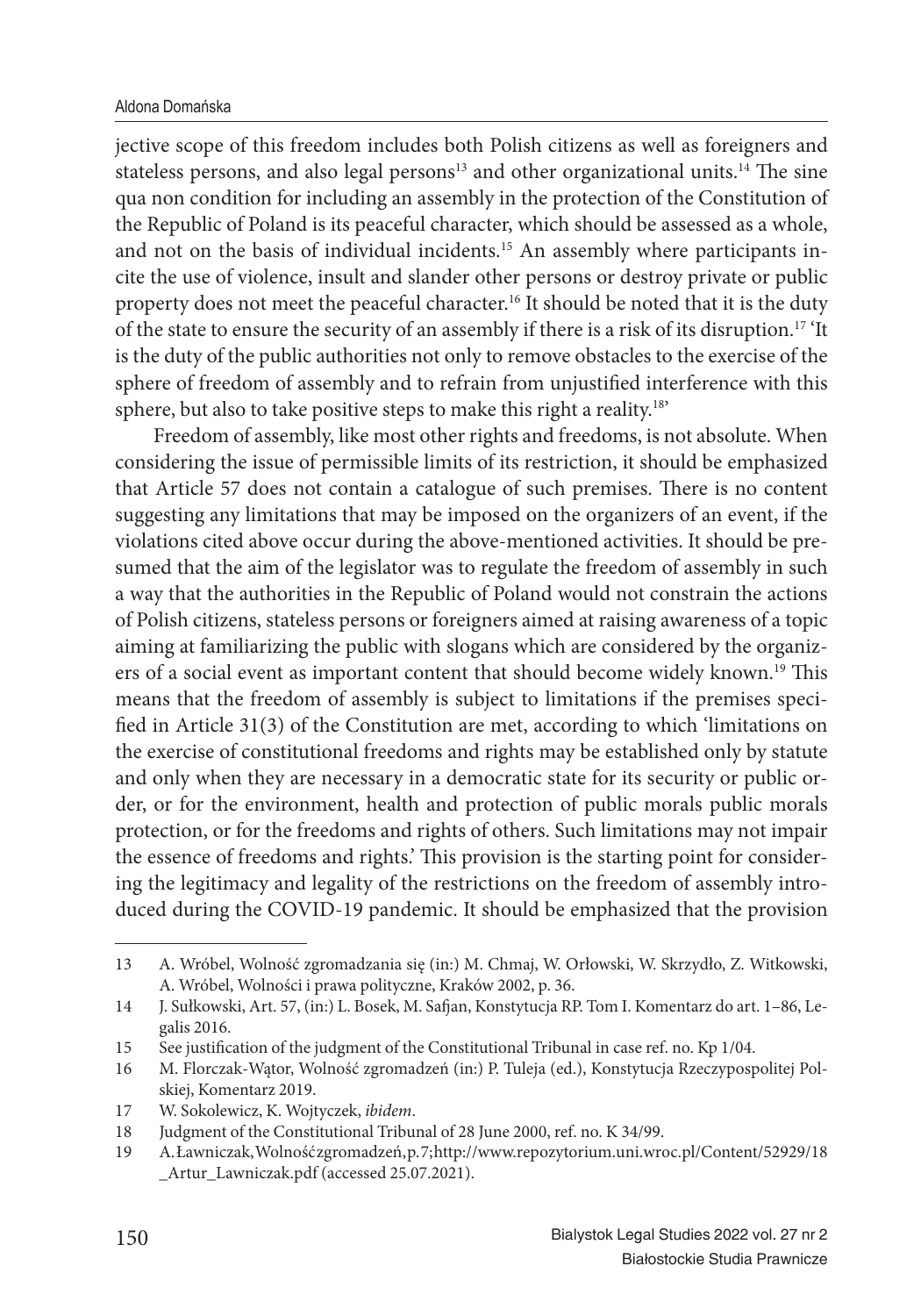is unique in its regulation, as when interpreting it, the principles of exception interpretation must be applied – first and foremost, the prohibition of an expansive interpretation of its provisions.20 In addition, it follows from the constitutional principle of proportionality indicated here that the restriction of individual rights and freedoms must be equivalent to the purpose pursued by the regulation. The compatibility of a limitation with the Polish Constitution depends on the answers to three questions:

- 1. Does the introduced limitation serve a specific purpose? (usefulness)
- 2. Is it necessary for its achievement? (necessity)
- 3. Does it not constitute an excessive cost of achieving the stated goal is the good sacrificed in proper proportion to the effect achieved? (proportionali $ty)$ .<sup>21</sup>

Therefore, the freedom of assembly regulated in Article 57 of the Constitution must be interpreted in conjunction with Article 31(3) of the Constitution, i.e. the principle of proportionality of limitations. This freedom may thus be restricted only in absolutely exceptional cases and only to the absolutely necessary extent. Only in one place does the Constitution explicitly mention a possible limitation of the mentioned freedom – in the chapter concerning states of emergency. However, as none of the states of emergency have to date been introduced during the COVID-19 pandemic, this is not the subject of the legal analysis.

## **2. Content and Legal basis of Restrictions Bans on Assembly during the COVID-19 Pandemic**

Although the provisions of the Constitution of the Republic of Poland regarding permissible restrictions on human freedom are unambiguous, in the case of freedom of assembly during the COVID-19 pandemic, the restrictions were primarily introduced through regulations issued initially by the Minister of Health and then by the Council of Ministers. On the basis of Articles 46–46b of the act of 5 December 2008 on preventing and combating infections and infectious diseases among people,<sup>22</sup> a state of epidemic emergency was declared,<sup>23</sup> and then a state of epidemic.<sup>24</sup> The

<sup>20</sup> M. Wyrzykowski, Granice praw i wolności – granice władzy, (in:) Obywatel – jego wolności i prawa. Warsaw 1998, pp. 45–59.

<sup>21</sup> L. Garlicki, Orzecznictwo Trybunału Konstytucyjnego w 2000 r., 'Przegląd Sejmowy' 2001, no. 9, p. 97.

<sup>22</sup> Ordinance of the Minister of Health of 13 March 2020 on the declaration of an epidemic emergency on the territory of the Republic of Poland (Journal of Laws 2020, item 433).

<sup>23</sup> Journal of Laws of 2008 no. 234, item 1,570 as amended.

<sup>24</sup> Ordinance of the Minister of Health of 20 March 2020 on the declaration of an epidemic state on the territory of the Republic of Poland (Journal of Laws 2020, item 491).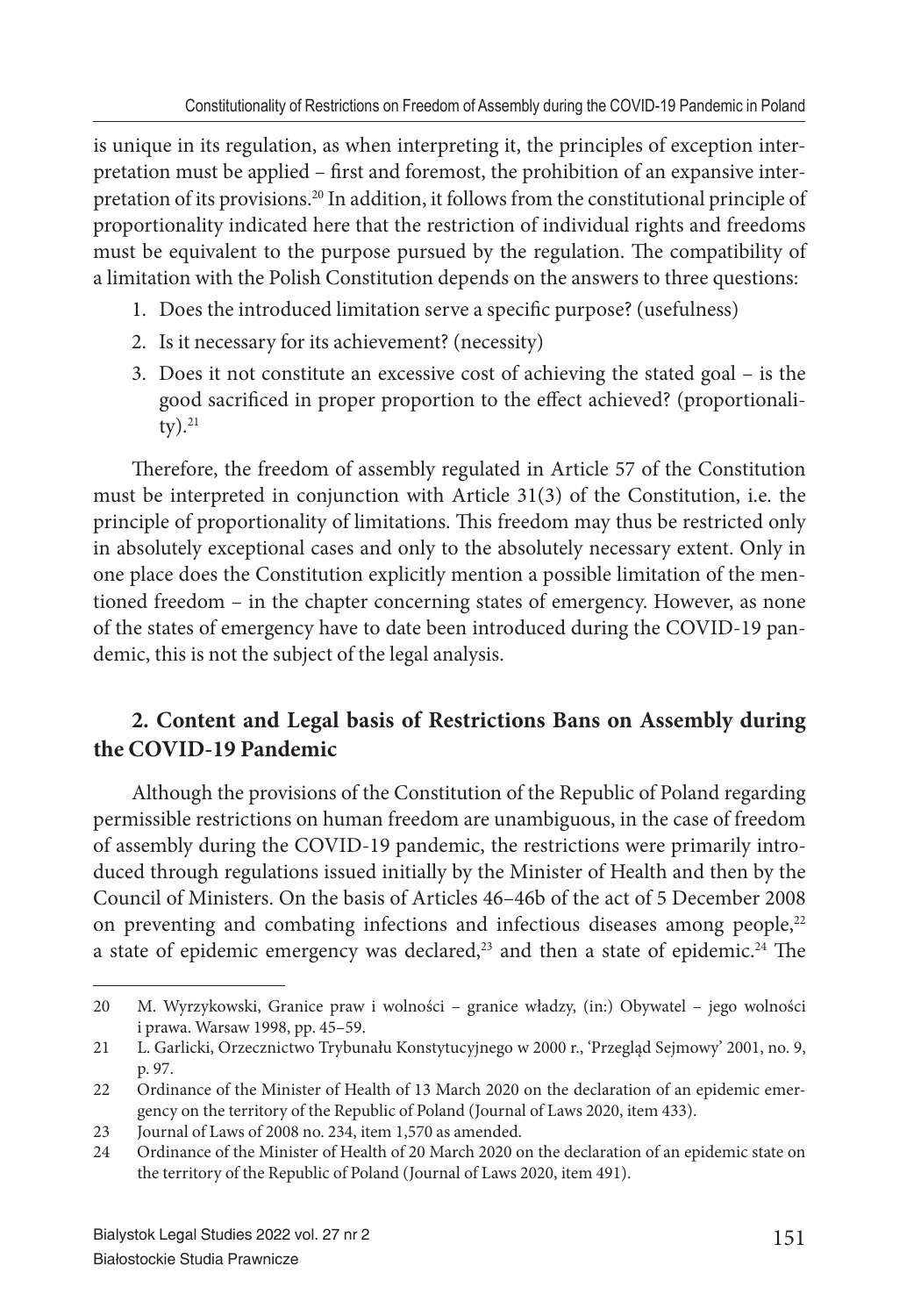government considered this state, which does not have the nature of a constitutional state of emergency, as a premise authorizing the introduction of further limitations on human rights and freedoms, including the freedom of assembly. This freedom was prohibited or restricted on the basis of subsequent acts, which were enacted as ordinances.

Pursuant to the ordinance of the Minister of Health of 13 March 2020 on the declaration of an epidemic emergency on the territory of the Republic of Poland,<sup>25</sup> the organization of assemblies within the meaning of Article 3 of the Act of 24 July  $2015$  – Law on Assemblies<sup>26</sup> – was prohibited from 14 March 2020 until further notice. However, the ban did not apply when the number of participants in the assembly was no more than 50 persons, including the organizer and persons acting on his behalf.<sup>27</sup> The above ban was maintained in the ordinance of 20 March 2020<sup>28</sup> until the amendment introduced by the ordinance amending the ordinance on declaring a state of epidemic in the area of the Republic of Poland<sup>29</sup> and consisting of a total ban on holding assemblies within the meaning of Article 3 of the Law on Assemblies. This total ban was maintained in subsequent ordinances on the establishment of certain restrictions, orders and prohibitions in relation to the occurrence of an epidemic.<sup>30</sup> The change took place on 30 May 2020, when it was prohibited to organize assemblies within the meaning of Article 3 of the Law on Assemblies, with the exception of assemblies organized on the basis of notice referred to in Article  $7(1)$ , Article  $22(1)$ of the Law on Assemblies or the decision referred to in Article 26b(1) of the Law on Assemblies, with the maximum number of participants not exceeding 150 persons.<sup>31</sup> In October 2020, after the amendments, $32$  this maximum number of participants was drastically reduced and could not exceed five persons. This rule was maintained in subsequent ordinances banning assemblies.<sup>33</sup>

The year 2021 did not bring the abolition of restrictions in this regard. The ordinance of the Council of Ministers of 19 March 2021 on establishing certain restrictions, orders and prohibitions in relation to the outbreak of an epidemic until 3 May

<sup>25 § 9(1)</sup> of the Ordinance of 13 March 2020 on the declaration on the territory of the Republic of Poland of a state of epidemic emergency, Journal of Laws of 2020, item 433.

<sup>26</sup> Act of 24 July 2015 – Law on Assemblies, Journal of Laws of 2019, item 631.<br>27 § 9(2) of the Ordinance of 13 March 2020, item 433.

<sup>§ 9(2)</sup> of the Ordinance of 13 March 2020, item 433.

<sup>28</sup> Ordinance of the Minister of Health of 20 March 2020 on revoking the state of epidemic emergency in the territory of the Republic of Poland, Journal of Laws of 2020, item 490.

<sup>29 § 1(6)</sup> of the Ordinance of 24 March 2020.

<sup>30 § 14(1)(1)</sup> of the Ordinances of 31 March 2020, 10 April 2020, 19 April 2020, 2 May 2020; § 13(1) (1) of the Ordinance of 16 May 2020.

<sup>31 § 15(1)</sup> of the Ordinance of 29 May 2020; § 16(1) of the Ordinance of 19 June 2020; § 25(1) of the Ordinance of 7 August 2020; § 28(1)(1) of the Ordinance of 9 October 2020.

<sup>32 § 1(17)</sup> of the Ordinance of 23 October 2020.

<sup>33 § 26(1)(1)</sup> of the Ordinances of 26 November 2020 and 1 December 2020; § 28(1)(1) of the Ordinance of 21 December 2020.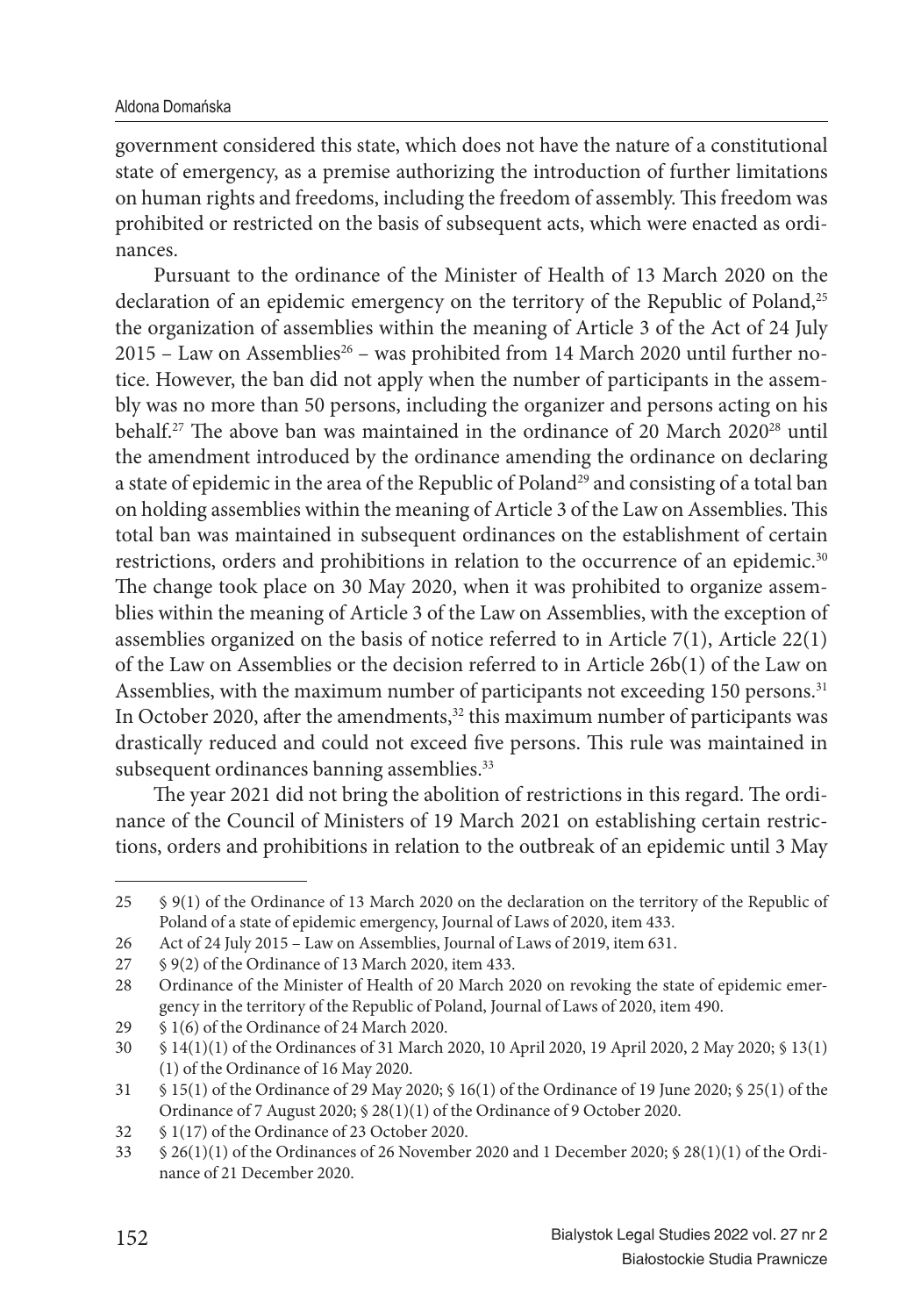2021 prohibited the organization of or participation in assemblies, with the exception of assemblies organized on the basis of notice referred to in Article 7(1), Article 22(1) or the decision referred to in Article 26b(1) of that act, provided that the maximum number of participants did not exceed five and the distance between assemblies could not be less than 100 meters. Thus, the ban not only on organizing assemblies but also on participating in assemblies was maintained. In addition, the organization of or participation in 'events, meetings and gatherings of any kind' was prohibited. From 6 May 202134 to 5 June 2021, it continued to be prohibited to organize or participate in assemblies within the meaning of Article 3 of the Law on Assemblies, with the exception of assemblies organized on the basis of notice referred to in Article 7(1), Article 22(1) or the decision referred to in Article 26b(1) of that act, whereby the maximum number of participants could not exceed five and the distance between assemblies could not be less than 100 m. At the same time, from 15 May 2021 to 5 June 2021, assemblies organized as part of church or other religious associations' activities could take place, provided that the assembly took place in a church or other building of religious worship, with a distance between people of not less than 1.5 m, no more participants than one person per 15 sq m of space (excluding persons performing religious worship or persons conducting funerals, or persons employed by a funeral establishment or funeral home in the case of a funeral) and that participants comply with the order to cover the mouth and nose referred to in § 25(1), with the exception of persons engaged in religious worship. In case such assemblies were held outdoors, participants were to remain at a distance of not less than 1.5 m from each other. On 11 June 2021, pursuant to the regulation of the Council of Ministers<sup>35</sup> amending the regulation on the establishment of certain restrictions, orders and prohibitions in relation to an outbreak of epidemic, § 26 indicated that from 26 June 2021 until 31 August 2021 the organization of or participation in gatherings within the meaning of Article 3 of the Law on Assemblies was possible subject to the condition that the maximum number of participants should not exceed 150 and the distance between the assemblies should not be less than 100 m. Furthermore, these restrictions did not apply to the National Fan Zone event held on 19 June 2021 in Warsaw at the PGE National stadium, where half the seats were made available to the public. Until 31 August 2021 the participants of assemblies referred to in Sections 1a and 1b were required to keep a distance of at least 1.5 m between each other and to cover their mouth and nose, unless the assembly was held in the open air. The cited regulation also established that from 13 June 2021 to 25 June 2021, assemblies organized as part of church or other religious associations' activities could take place under the same conditions as previously. From 26 June 2021 to 31 August 2021, the limit for assem-

<sup>34</sup> Regulation of the Council of Ministers of 6 May 2021 on the establishment of certain restrictions, orders and prohibitions in relation to an epidemic state, item 861.

<sup>35</sup> Ordinance of the Council of Ministers of 11 June 2021 item 1,054.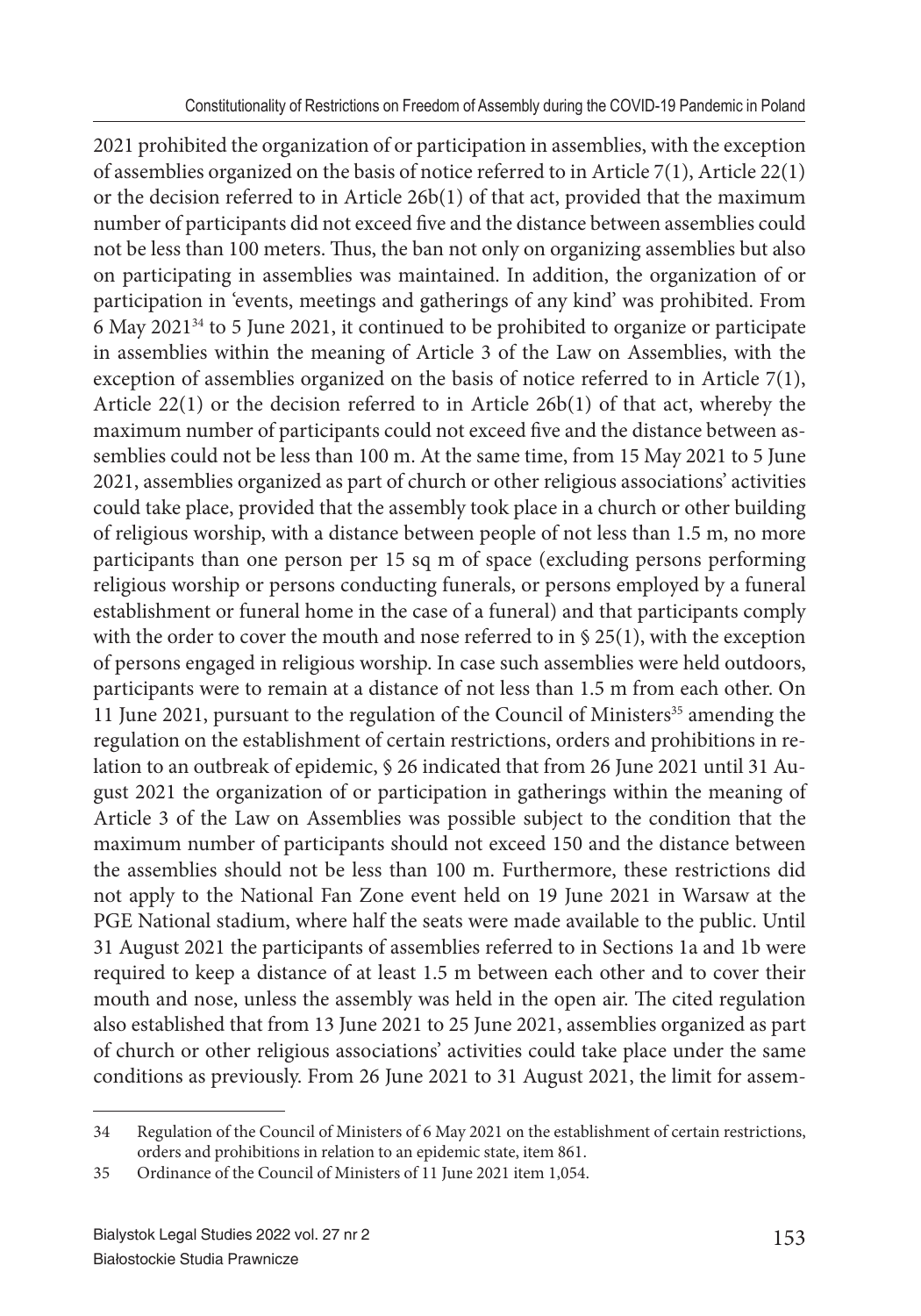blies held as part of church or other religious associations' activities was increased to 75% occupancy of a church or other religious building (excluding persons performing religious worship or persons conducting funerals, or persons employed by a funeral establishment or funeral home in the case of a funeral), and with the order to cover the mouth and nose.

### **3. Practice – Protests Despite Assembly Bans**

As life has shown, the imposed ban on assemblies had little effect did not have any effect. Citizens participated in spontaneous assemblies. Examples include: demonstrations of entrepreneurs<sup>36</sup>, farmers<sup>37</sup>, an attempt to organize an annual Independence March, numerous protests organized by women or representatives of LGBT+ communities, or protests that have been taking place since 22 October 2020 after the Constitutional Tribunal ruled that the premise allowing abortion on the grounds of severe and irreversible fetal disability or incurable life-threatening disease was unconstitutional.38

In the first of these cases, the applicant notified the Mayor of Warsaw of its intention to hold a public assembly on 16 May 2020. The mayor replied that the assembly could not be registered due to the ban on assemblies. The applicant appealed to the Regional Court in Warsaw. He pointed out that the Law on Assemblies does not provide for the possibility of refusing to register an assembly. In dismissing the appeal,<sup>39</sup> the court referred to the aforementioned regulation.<sup>40</sup> In the court's opinion, the mayor was therefore entitled not to register the assembly and not to apply the Law on Assemblies on the grounds that the provisions of the ordinance exclude the application of the Law on Assemblies. The prejudging factor for the court was the epidemic state. Hence, it held that the office was not obliged to apply, under the present special circumstances, the standard procedure in proceedings concerning assemblies regulated by the Act. Furthermore, the court held that there was a prerequisite for

<sup>36</sup> Dissatisfied with the aid offered by the government in relation to the pandemic, demonstrations began in Warsaw already on 7 May 2020. One of the initiators of the protests was Paweł Tanajno, who was also a presidential candidate. Police intervened during the protests.

<sup>37</sup> The protests took various forms; farmers organized for example road blockades with tractors (21 October) and a car protest in Warsaw (28 October). The demonstrations, organized by Agrounia, concerned opposition to the so-called Animal Friday, i.e. the Law and Justice Party's bill which would prohibit, among others, raising animals for fur and ritual slaughter for export. Ultimately, the Sejm did not pass the bill.

<sup>38</sup> The Constitutional Tribunal announced the ruling on 22 October 2020. The decision triggered massive protests across the country. See https://wiadomosci.onet.pl/kraj/wyrok-tk-ws-aborcjikolejne-protesty-w-calej-polsce-zdjecia/9dlb8yw (accessed 10.02.2022).

<sup>39</sup> Decision of the District Court in Warsaw of 14 May 2020, XXV Ns 45/20.

<sup>40</sup> Ordinance of the Council of Ministers of 2 May 2020 on the establishment of certain restrictions, orders and prohibitions in relation to an epidemic state.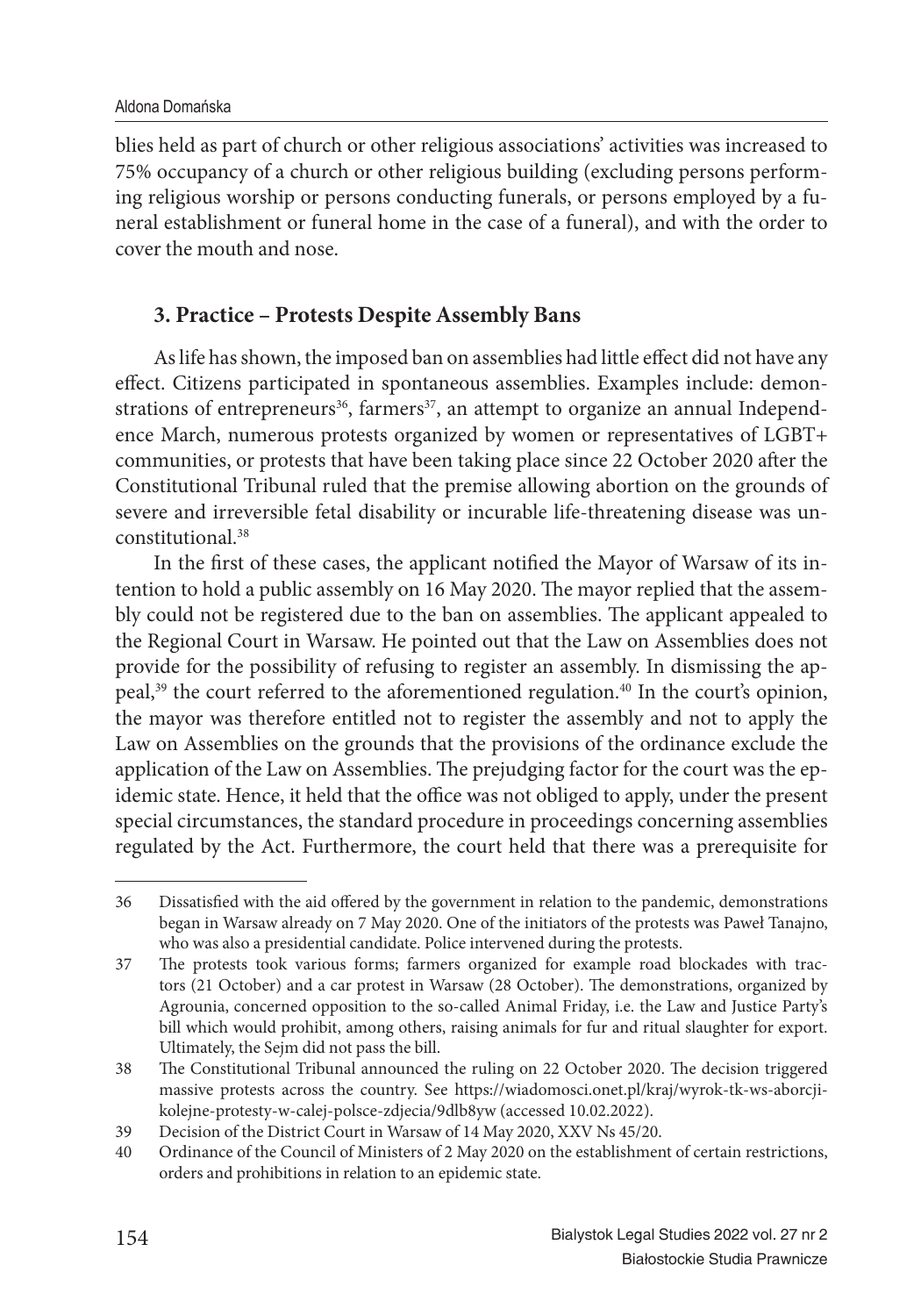prohibiting an assembly due to a threat to human life or health as set forth in Article 14(2) of the Law on Assemblies. He referred to the obligation under Article 68 of the Polish Constitution to combat epidemic diseases. The applicant filed a complaint with the Court of Appeal in Warsaw. The proceedings were joined by the Ombudsman,<sup>41</sup> who requested that the contested decision be annulled in its entirety and alleged that it violated

- Article 7(3) of the Act of 24 July 2015 of the Law on Assemblies by the failure to immediately make available information about the place and date of the organized assembly on the subject page in the Public Information Bulletin;
- Article 14 of the Law on Assemblies by the failure to issue a decision to ban an assembly in a situation where the authority considered that the premises for banning a registered assembly existed;
- Article 57 in relation to Article 31(3) of the Constitution.

The Court of Appeal, while considering the appeal on 15 May 2020, pointed out that failure to register an assembly does not mean its prohibition. Such behaviour of the city hall can be considered in terms of inaction – as it should have either banned the assembly or entered it in the register. Only the prohibition of assembly may be reviewed by the court. Given the absence of such a decision, the court dismissed the applicant's appeal. At the same time, the court agreed with both the appellant and the Ombudsman that the ban on assembly imposed by the ordinance of the Council of Ministers raises serious constitutional questions, especially in the context of permissible restrictions of subjective rights and the principle of proportionality (Article 31(3) of the Constitution).

On 6 June 2020, the first manifestation of the anti-vaccinationists and the so-called corona sceptics, i.e. people who do not believe in the existence of the COVID-19 virus, was held in Warsaw. It was registered and included within the limit allowed by the regulation (150 people). Another large demonstration of this group, held on 24 October, exceeded the regulation limit and ended with the detention of about 120 people.

In August 2020, protests in defence of LGBT+ rights took place in many cities in Poland. During the protests, the police invoked the ordinance of 7 August, which establishes a ban on spontaneous assembly, and on the basis of it called on people to disperse if the protest was not previously registered.

Numerous demonstrations took place in over 500 Polish cities as part of the All-Poland Women's Strike, the participants of which demanded liberalization of

<sup>41</sup> https://bip.brpo.gov.pl/pl/content/koronawirus-rpo-do-wsa-calkowity-zakaz-zgromadzen-niekonstytucyjny (accessed 25.08.2021).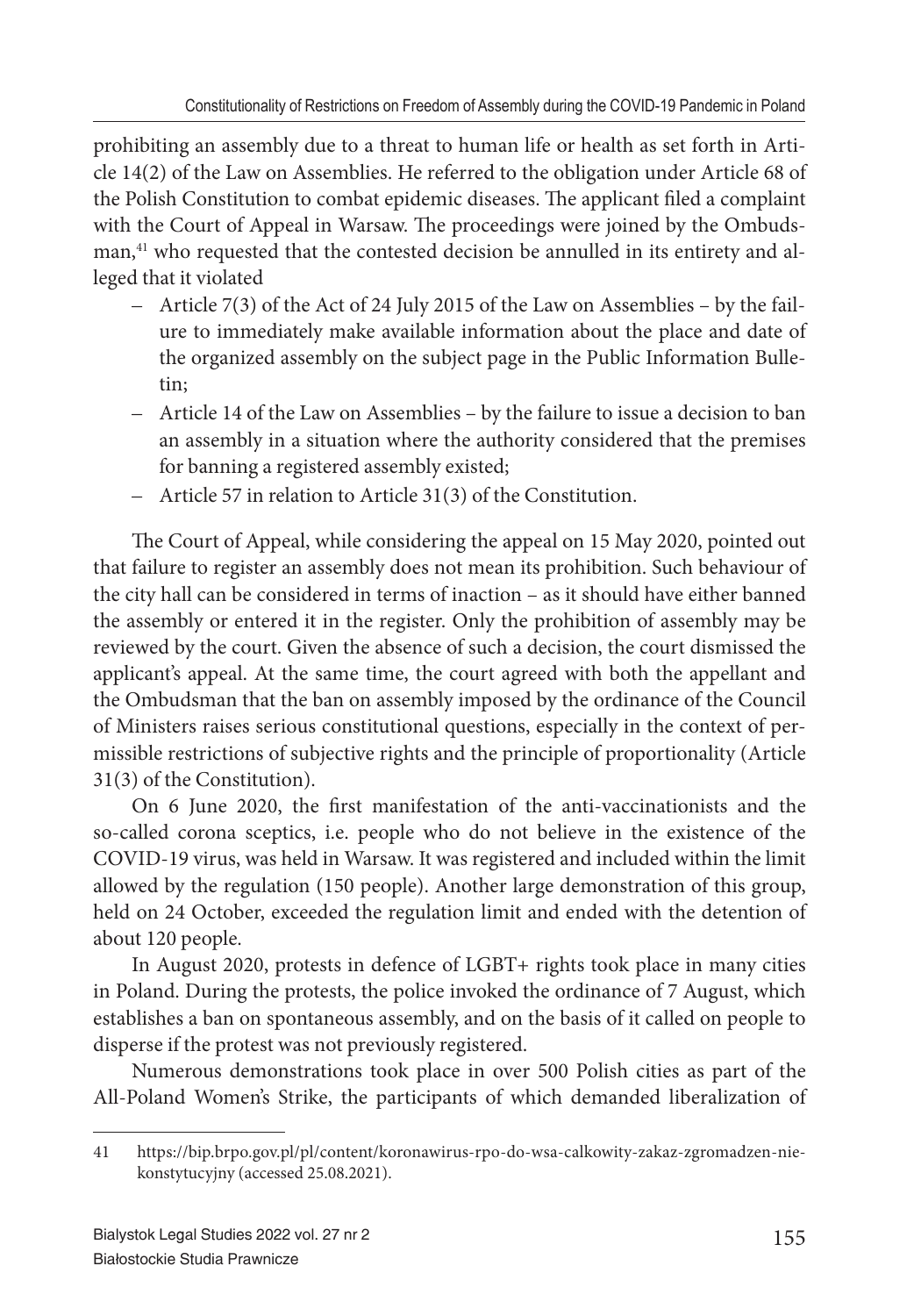the abortion law.42 Police questioned and arrested participants in the protests, citing the provisions of the ordinances (initially those of 9 October, then the stricter ones of 26 November). The annual Independence March was also banned under the socalled Covid ordinance.

As practice showed, these assemblies were, as a rule, spontaneous and often quite numerous. Their number exceeded the limit indicated in subsequent ordinances.<sup>43</sup> The protests resulted in a response from the police, who extensively questioned and detained people participating in the assemblies.<sup>44</sup> The media frequently reported on improper behaviour of the police in relation to the detained participants of the assemblies. The National Mechanism for the Prevention of Torture has repeatedly drawn attention to this in its reports.45

### **4. Constitutionality of the Implemented Restrictions/Prohibitions**

Article 57 of the Constitution, which stipulates the freedom of assembly, in the second sentence states that its limitation may be specified by statute, thus reiterating the general principle expressed in Article 31(3) of the Constitution. Therefore, it is inadmissible to establish any limitation without a statutory basis. However, the Constitutional Tribunal has indicated that the constitutional 'principle of the exclusive nature of statutes in the sphere of human rights does not exclude the transfer of certain matters related to the realization of constitutional freedoms and rights to be regulated by way of ordinances.'46 It should be stressed that '(…) it is inadmissible (…) to adopt blanket regulations in the law, leaving the executive authorities or local government bodies the freedom to regulate the final shape of these limitations, and in particular to determine the scope of these limitations,<sup>47</sup> which is contained in Article 46(4)(4) of the act of 5 December 2008 on preventing and combating infections and infectious diseases among people.

<sup>42</sup> On 22 October 2020, the Constitutional Court announced its verdict declaring the premise of abortion 'due to severe and irreversible fetal impairment or incurable life-threatening disease' to be unconstitutional. The decision triggered massive protests across the country.

<sup>43</sup> See for example On Warsaw! One hundred thousand people protested in the capital, https://oko. press/na-warszawe-100-tysiecy-osob-protestowalow-stolicy-zdjecia (accessed 10.02.2022).

<sup>44</sup> On 28 November 2020, 900 people were questioned at one of the protests. See for example A. Karwowska, Strajk kobiet i prof. Płatek radzą obywatelom. Co zrobić, gdy policja ogranicza nasze prawa, Gazeta Wyborcza, https://wyborcza.pl/7,162657,26566398,strajk-kobiet-radzi-obywatelom-co-zrobic-gdy-policja-ogranicza.html (accessed 09.02.2022).

<sup>45</sup> See https://bip.brpo.gov.pl/pl/content/oswiadczenie-kmpt-po-uniewinnieniu-katarzyny-augustynek and https://bip.brpo.gov.pl/pl/content/Policja-zatrzymania-demonstracje-strajk-kobiet-raport-KMPT (accessed 10.02.2022).

<sup>46</sup> Judgment of the Constitutional Tribunal of 8 July 2003, ref. no. P 10/02

<sup>47</sup> Judgment of the Constitutional Tribunal of 12 January 2000, ref. no. P 11/98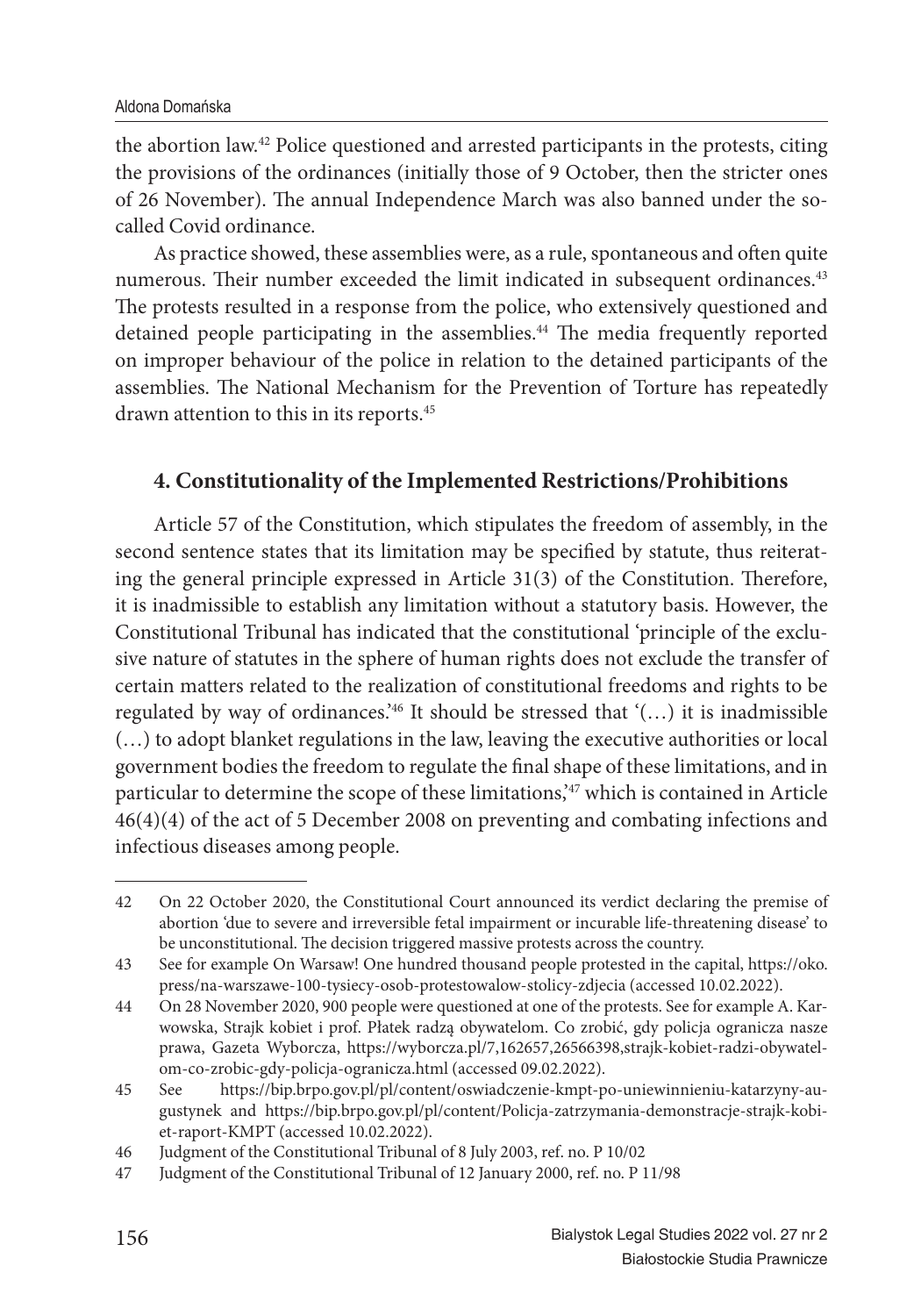During the period when the ban on assembly was in force, several judgments were issued in which the courts recognized the unconstitutionality of the above restrictions on freedom of assembly. In the ruling of the District Court for Warsaw-Śródmieście, it reads as follows: 'The failure to implement a state of natural disaster, which corresponds to the current situation related to the coronavirus, means that the bans expressed in the content of the (…) ordinance should be deemed unconstitutional, and therefore without legal basis.'48 However, it should be emphasized that even the introduction of a state of natural disaster would not authorize such actions by the authorities, because the Constitution does not indicate the freedom of assembly among those that may be restricted after the introduction of martial law or a state of emergency.49 Also the Court of Appeal in Warsaw indicated that 'the above legal state raises significant doubts from the point of view of the constitutional right of citizens to assemble, arising from Article 57 of the Constitution of the Republic of Poland, particularly in the context of constitutionally permissible limitations of subjective rights and the principle of proportionality contained in Article 31(3) of the Constitution of the Republic of Poland'<sup>50</sup> The jurisprudence also states that even if it was possible to limit the freedom of assembly through ordinance, the ordinances in force since March 2020 did not prohibit participation in assemblies, but only their organization.51 As practice has shown, participants of small assemblies, where it was possible to maintain a sanitary regime in the form of prescribed distances between participants, were also exposed to problems.

In the decision of the District Court in Rzeszów, II W 539/20, it was stated that the ban on organization of assemblies under the ordinance of the Council of Ministers violated the principle of proportionality set out in Article 31(3) of the Constitution. The ordinance unconditionally banned all assembly without taking into account the degree of threat of the SARS-CoV–2 virus and the impact on such a possibility of other restrictions, bans and orders established at the same time. Therefore, the prohibition on exercising one of the fundamental rights set forth in the Constitution was established without considering whether other simultaneously applied measures are not sufficient to achieve the intended purpose in terms of public health protection.

In the decision of the District Court for Łódź-Śródmieście in case no. IV W 455/20, it was emphasized that since the assembled people were standing at a distance from each other and were wearing face masks, there was no social harmfulness of the act. The defendants did not pose a threat and their actions, in this particular case, could not result in the spread of an epidemic, i.e. they did not in any way interfere with the purpose of the prohibition.

<sup>48</sup> Judgment of the District Court for Warsaw-Śródmieście of 16 October 2020, ref. no. V W 2757/20.

<sup>49</sup> Article 233 of the Constitution.

<sup>50</sup> Order of the Court of Appeal in Warsaw of 15 May 2020, ref. no. VI ACz 339/20.

<sup>51</sup> Judgment of the District Court for Warsaw-Śródmieście in Warsaw, ref. no. V W 1083/20.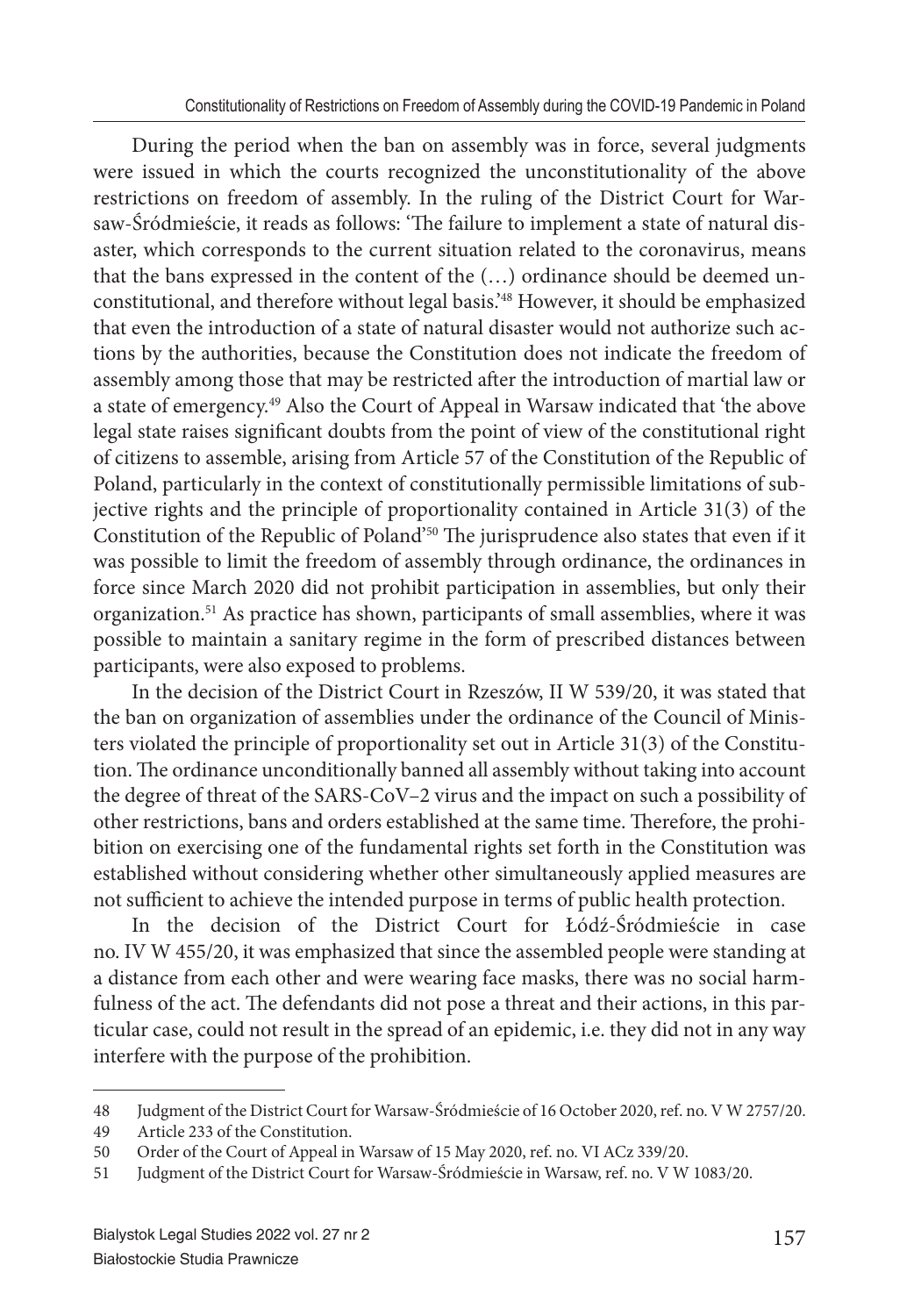A very important issue was pointed out by the District Court for Warsaw-Śródmieście, V W 2519/20. In its opinion, the prohibition set out in the ordinance concerns only the organization of assemblies. It does not ban participation in any assembly. Thus, the regulations are addressed to public authorities and not to citizens participating in assemblies.

Even if we accept the assumption that due to the ongoing epidemic state and the need to protect public health it was permissible to restrict many rights and freedoms, the introduction of a total ban on assembly on the basis of the ordinance of the Council of Ministers raises justified doubts. The assessment of regulations introduced by the ordinance leads to the conclusion that the essence of constitutional freedom of assembly (Article 57 of the Constitution) has been infringed, which in no way satisfies the proportionality test, and therefore is in contradiction with Article  $31(3)$  of the Constitution. Pursuant to Article 31(3) of the Constitution, the government should at most introduce certain restrictions, e.g. concerning the distance between demonstrators or the obligation to cover their mouth and nose, and not prohibit assemblies in general.

### **Conclusion**

The above analysis allows to verify the theses made in the introduction, that the permissible limits of freedom of assembly are indicated directly in the Constitution of the Republic of Poland, and the pandemic does not constitute justification for violating these limits and that the restrictions imposed in Poland in relation to the COVID-19 pandemic were unconstitutional. Since the beginning of the pandemic, the Polish government has repeatedly imposed restrictions or bans on the freedom of assembly. A total of five different restrictions to this right were announced during this period, from a total ban on organizing and participating in assemblies to allowing assemblies in limited groups (150, 50, 5 and 2 persons). The restrictions were introduced each time by an ordinance, a legal act of a lower rank than the law. The government, wrongly, justified the authority to impose such restrictions with the provisions of the law on preventing and combating infections and infectious diseases among people (Article 4(4)). According to experts from the Helsinki Foundation for Human Rights (HFHR), the organization of and participation in assemblies remain legal, despite the restrictions imposed by the authorities.<sup>52</sup> A breakthrough, hopefully, will be the decision of the Supreme Court of 1 July 2021, in which it found that the ban on the organization of and participation in assemblies was introduced without due legal basis – by way of an ordinance – instead of an act of law, and contrary to the provi-

<sup>52</sup> https://www.hfhr.pl/wolnosc-zgromadzen/ (accessed 26.08.2021).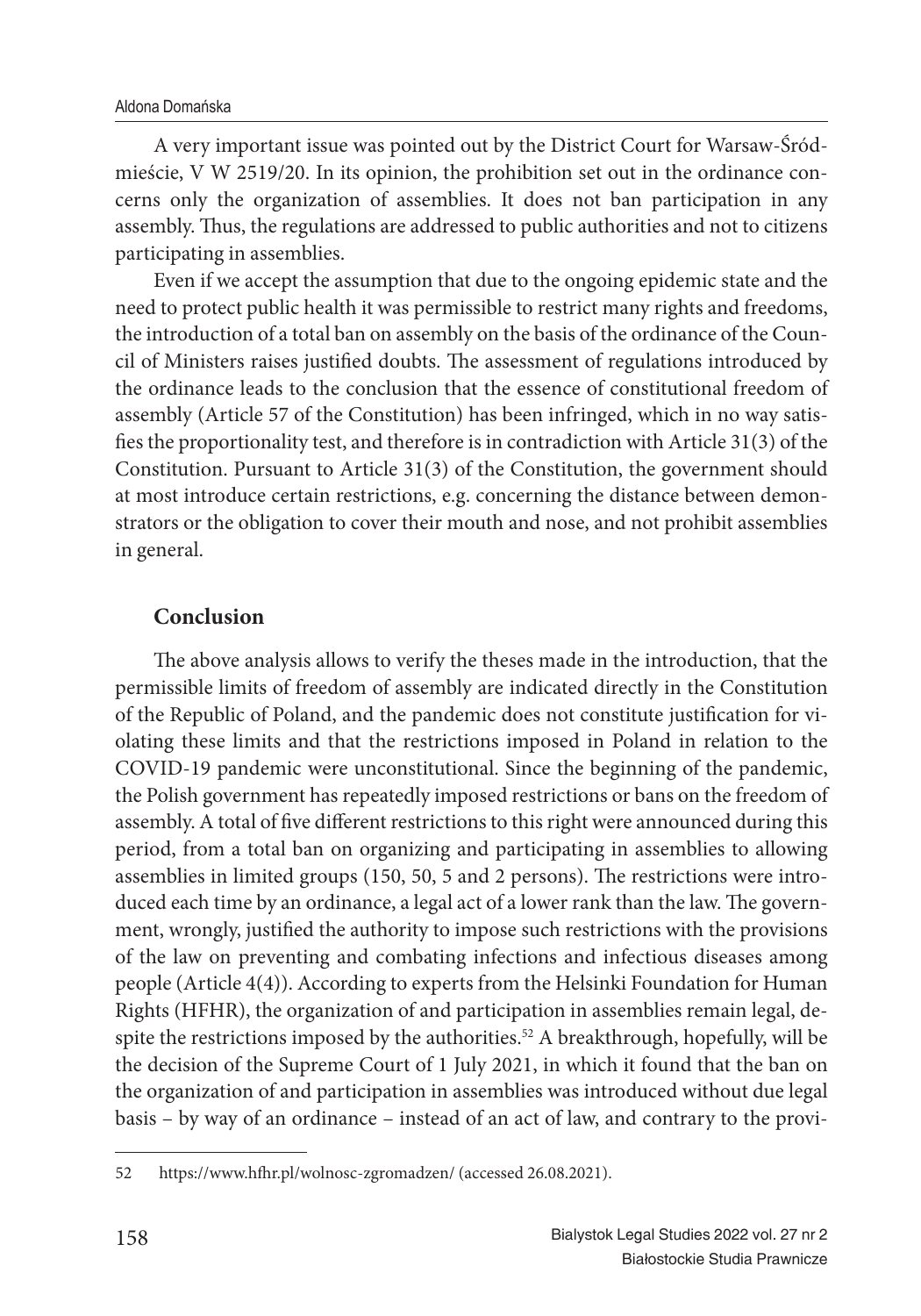sions of Article 57 and Article 31(3) of the Constitution of the Republic of Poland.<sup>53</sup> It also emphasized that the provision prohibiting the organization of assemblies 'has been issued in excess of the statutory delegation'. In view of the above, it is necessary to agree with the opinion expressed by the HFHR experts that citizens have the right to refuse to accept criminal fines imposed by the police, pursuant to Article 54 of the Petty Offence Code, during assemblies. Everyone also has the right to defend themselves in court and to appeal against administrative fines imposed by the State Sanitary Inspectorate (e.g. on protesters who did not keep the required distance). It should be pointed out that no circumstances, not even extraordinary ones, can justify the failure of authorities to observe the provisions of the Constitution of the Republic of Poland. This leads to a violation of the principle of individual trust in the state, legal certainty and security, and consequently the clause of a democratic state of law.

#### **REFERENCES**

- Act of 5 December 2008 on preventing and combating infections and infectious diseases among people, consolidated text in Journal of Laws of 2020.0.1845.
- Act of 24 July 2015 Law on assemblies, Journal of Laws of 2019, item 631.
- Adams W.P., The First American Constitutions, Chapel Hill 1980.
- Constitution of the Republic of Poland of 2 April 1997 passed by the National Assembly on 2 April 1997, approved by the Nation in a constitutional referendum on 25 May 1997, signed by the President of the Republic of Poland on 16 July 1997, Journal of Laws of 1997, no. 78, item 483.
- District Court in Rzeszów, ref. no. II W 539/20.
- District Court for Łódź-Śródmieście, ref. no. IV W 455/20.
- District Court for Warsaw-Śródmieście, file ref. no. V W 2519/20.
- European Convention for the Protection of Human Rights and Fundamental Freedoms signed in Rome on 4 November 1950, Journal of Laws of 1993 no. 61, item 284.
- Florczak-Wątor M., Wolność zgromadzeń (in:) P. Tuleja (ed.), Konstytucja Rzeczypospolitej Polskiej, Komentarz 2019.
- French Constitution of 1791, https://www.sbc.org.pl/dlibra/publication/323839/edition/305978/content (accessed 25.08.2021).
- Garlicki L., Orzecznictwo Trybunału Konstytucyjnego w 2000 r., Przegląd Sejmowy 2001, no. 9.
- Gołda-Sokolewicz M., Zgromadzenia publiczne w polskim systemie prawnym i ich znaczenie dla kultury i sztuki (in:) Środkowoeuropejskie Studia Polityczne, 2014, no 2.
- https://bip.brpo.gov.pl/pl/content/koronawirus-rpo-do-wsa-calkowity-zakaz-zgromadzen-niekonstytucyjny.

<sup>53</sup> Judgment of the Supreme Court of 1 July 2021 Supreme Court in the Criminal Chamber (file ref. no. IV KK 238/21).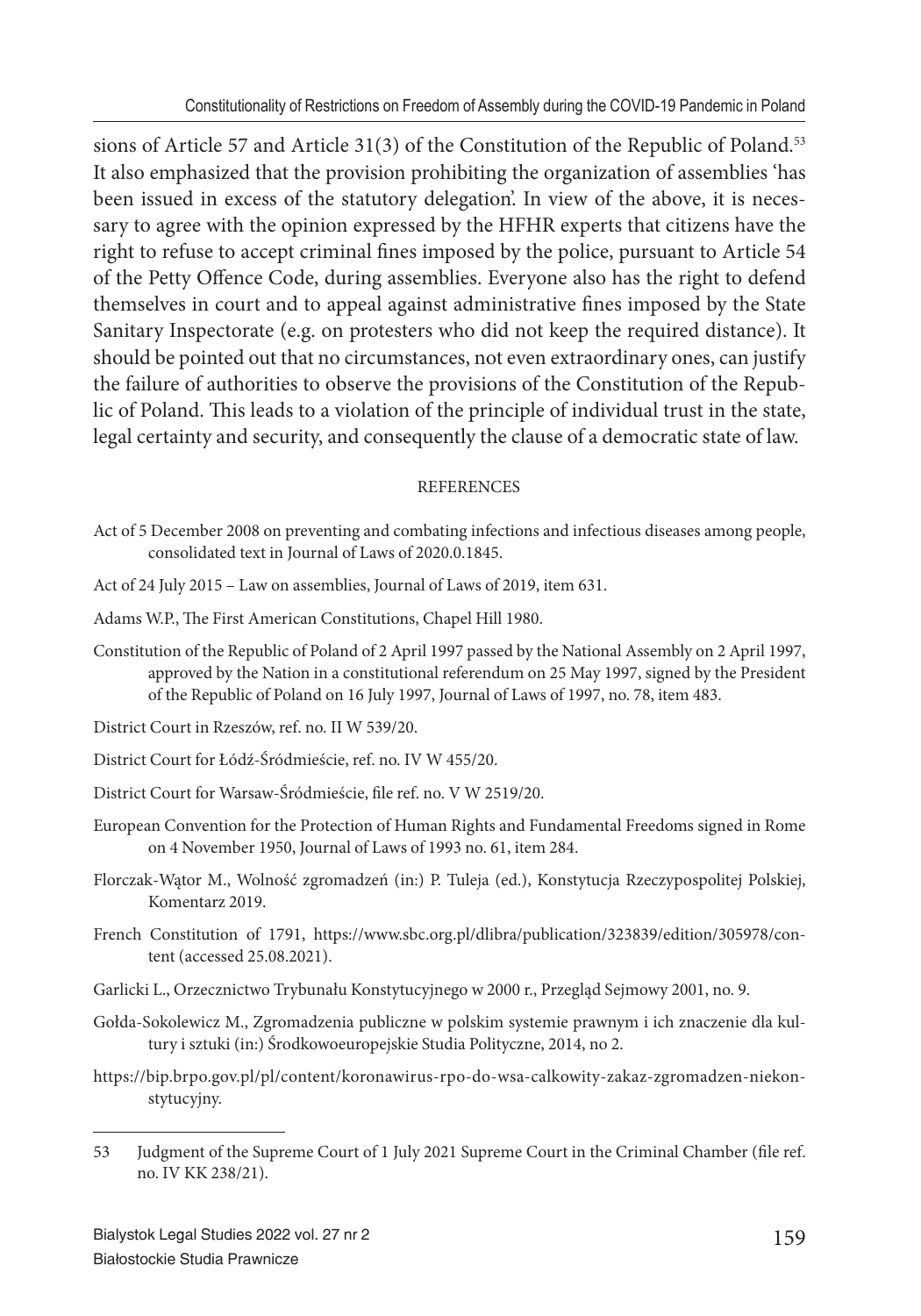https://www.hfhr.pl/wolnosc-zgromadzen/.

- https://wyborcza.pl/7,162657,26566398,strajk-kobiet-radzi-obywatelom-co-zrobic-gdy-policja-ogranicza.html.
- https://wiadomosci.onet.pl/kraj/wyrok-tk-ws-aborcji-kolejne-protesty-w-calej-polsce-zdjecia/9dlb8yw.
- https://bip.brpo.gov.pl/pl/content/oswiadczenie-kmpt-po-uniewinnieniu-katarzyny-augustynek.
- https://bip.brpo.gov.pl/pl/content/Policja-zatrzymania-demonstracje-strajk-kobiet-raport-KMPT.
- https://oko.press/na-warszawe-100-tysiecy-osob-protestowalow-stolicy-zdjecia.
- Judgment of the Constitutional Tribunal of 12 January 2000, ref. no. P 11/98.

Judgment of the Constitutional Tribunal of 28 June 2000, ref. no. K 34/99.

Judgment of the Constitutional Tribunal of 8 July 2003, ref. no. P 10/02.

- Judgment of the Constitutional Tribunal of 10 November 2004, ref. no. Kp 1/04.
- Judgment of the Constitutional Tribunal of 18 January 2006, ref. K 21/05.
- Judgment of the Constitutional Tribunal of 10 July 2008 in case ref. P 15/08.
- Judgment of the Regional Court for Warsaw-Śródmieście in Warsaw of 16 October 2020, ref. no. V W 2757/20
- Judgment of the Regional Court for Warsaw-Śródmieście in Warsaw, ref. no. V W 1083/20.
- Judgment of the Supreme Court of 1 July 2021, Supreme Court in the Criminal Chamber, ref. no. IV KK 238/21.
- Ławniczak A., Wolność zgromadzeń, p. 7; http://www.repozytorium.uni.wroc.pl/Content/52929/18\_ Artur\_Lawniczak.pdf.
- Ławniczak A., Wolność zgromadzeń, (in:) M. Jabłoński (ed.) Realizacja i ochrona konstytucyjnych wolności praw jednostki w polskim porządku prawnym, Wrocław 2014.
- Order of the Regional Court in Warsaw of 14 May 2020, ref. no. XXV Ns 45/20.
- Order of the Court of Appeal in Warsaw of 15 May 2020, ref. no. VI ACz 339/20.
- Ordinance of 13 March 2020 on the declaration on the territory of the Republic of Poland of a state of epidemic emergency, Journal of Laws of 2020, item 433.
- Ordinance of the Minister of Health of 20 March 2020 on revoking the state of epidemic emergency in the territory of the Republic of Poland, Journal of Laws of 2020, item 490.
- Ordinance of the Minister of Health of 24 March 2020 amending the ordinance on the declaration of an epidemic state on the territory of the Republic of Poland, Journal of Laws of 2020 item 522.
- Ordinance of the Council of Ministers of 31 March 2020 on the establishment of certain restrictions, orders and prohibitions in relation to an epidemic state, Journal of Laws of 2020 item 566.
- Ordinance of the Council of Ministers of 9 April 2020 on the establishment of certain restrictions, orders and prohibitions in relation to an epidemic state, Journal of Laws of 2020 item 697.
- Ordinance of the Council of Ministers of 10 April 2020 on the establishment of certain restrictions, orders and prohibitions in relation to an epidemic state, Journal of Laws of 2020 item 658.